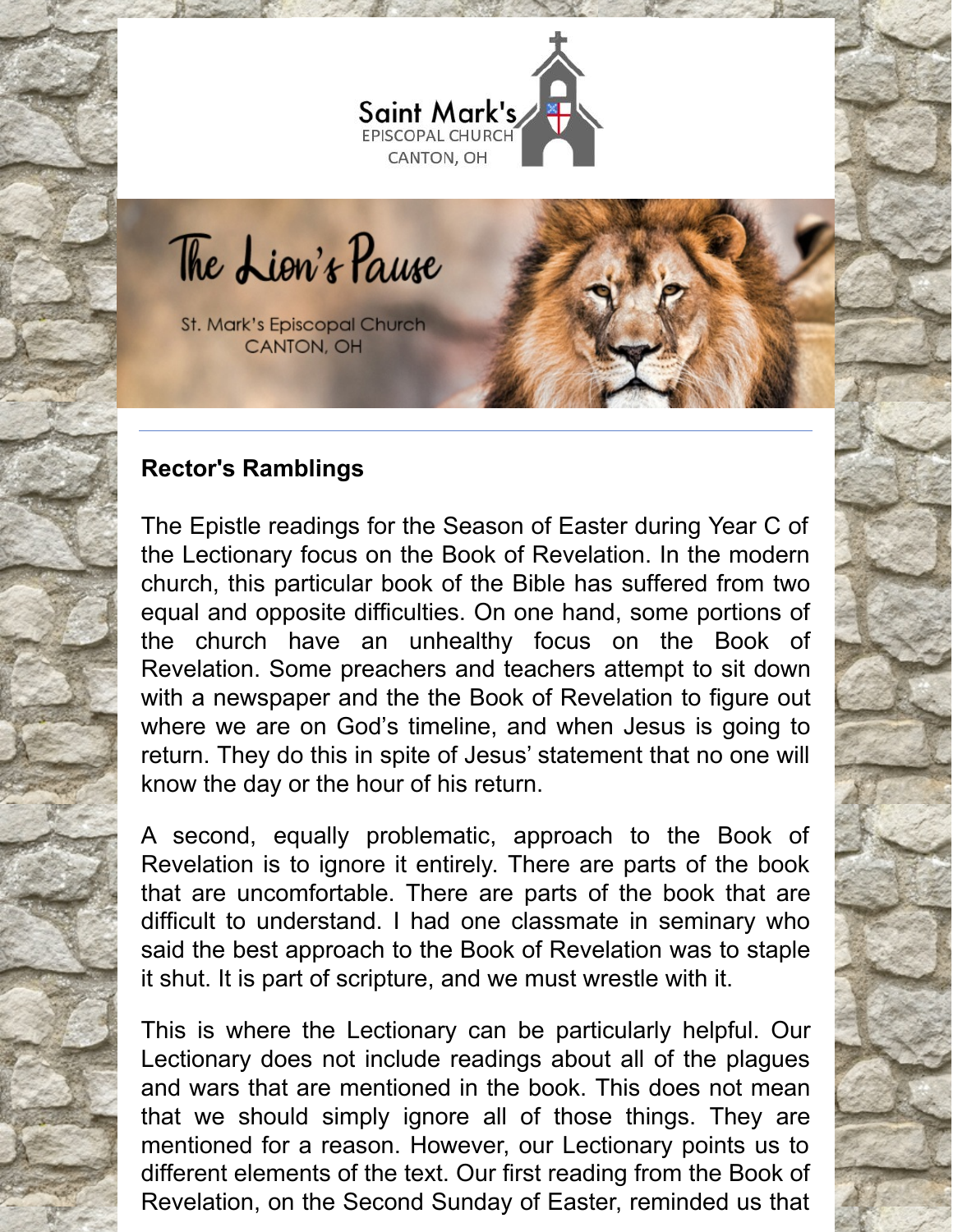Jesus is the Alpha and Omega. He is the beginning and the end.

It is God who is in control of history, and neither human nor demonic efforts will not thwart His goal for creation. Last Sunday, we read the promise, "He will wipe away every tear from every eye." That is the promise of Easter, and the promise of the resurrection.

As we face various plagues, wars, and other events that are beyond our comprehension, remember the message of the Book of Revelation. Nothing can stop God's ultimate plan for the redemption of the world. God will wipe away all of our tears. Most important, there is only one who is worthy of our trust and worthy of our worship.

**Fr. RJ**



**Holy Eucharist, May 22,** 8 and 10 a.m. Sunday School, 10 a.m. Bible Study at 9 a.m. **[Lessons](http://lectionarypage.net/YearC_RCL/Easter/CEaster6_RCL.html) [Bulletin](https://files.constantcontact.com/32ed7374201/5bcc7f45-c352-470c-8ea9-47cf29202481.pdf)** Live [Stream](https://www.facebook.com/stmarks.canton)

**Wednesday, May 25** Evening Prayer, 4 p.m. (Zoom) [Bulletin](https://files.constantcontact.com/32ed7374201/146287c4-9d53-4a2e-951d-c8c2a3cc3bb2.pdf) Join Zoom [Meeting](https://us06web.zoom.us/j/86741433895?pwd=bzZMUEphMTBCbElxRE9HbVNxRVEvQT09)

The Diocese has continued to offer easy online giving. To use this, please select "St. Mark's Canton" from the dropdown, and choose either a one-time or recurring gift. We thank you for your continued support.

**[Designate](https://dohio.org/designate-a-gift-to-your-parish) a Gift to St. Mark's**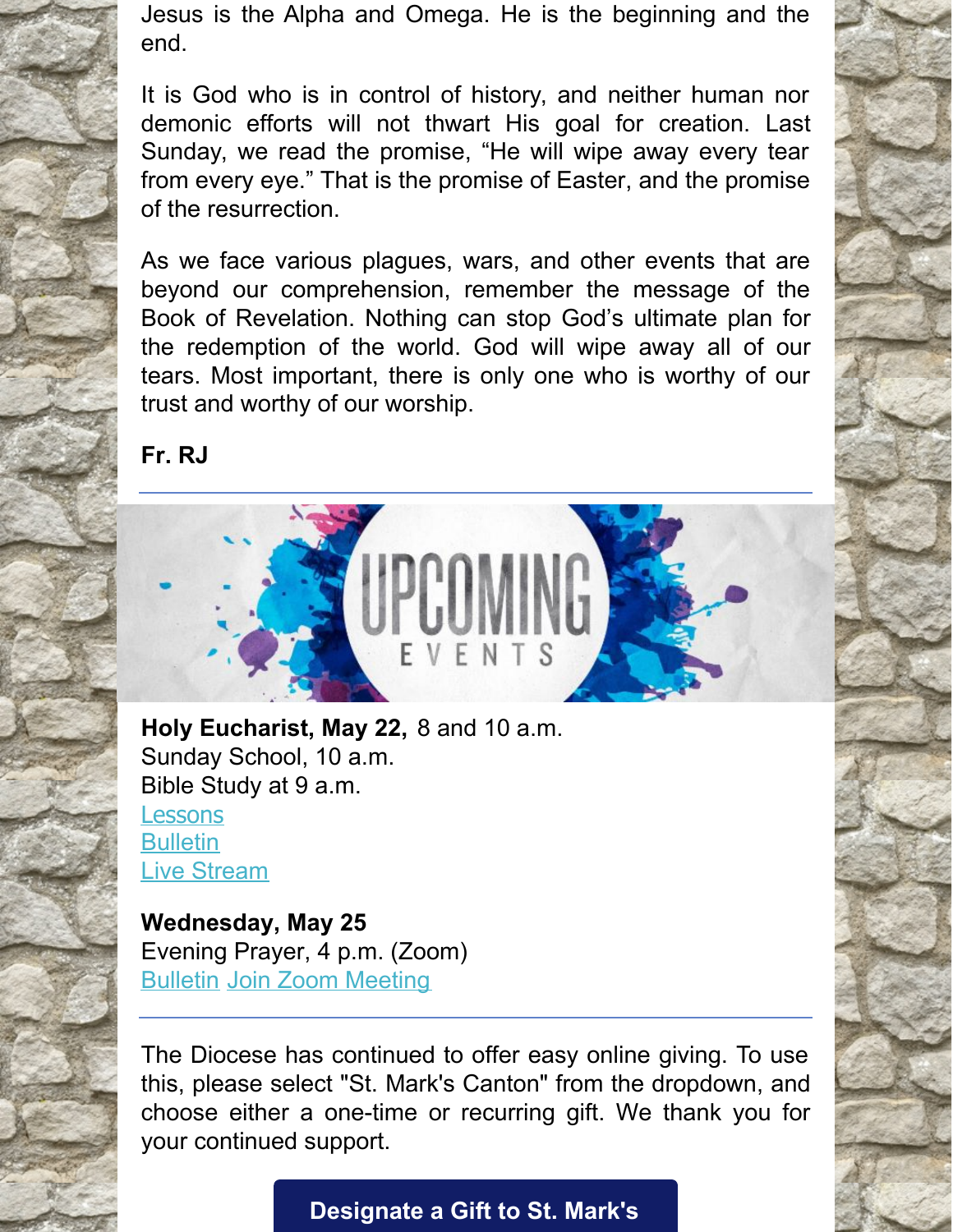The fellowship ministry of Cluster Dinners has resumed in person! We met as a whole group (20 of us!) April 28 at a local eatery.

Going forward, we plan to resume gathering in parishioners' homes with pot-luck dining opportunities. The format may look a bit different from previous years, depending on the number of folks that sign up. This fellowship is open to all adults over 21.

Please let MaryAnn Kiesling, **[maryannk500@gmail.com](mailto:maryannk500@gmail.com)**, or the church office, **[office@stmarks-canton.org](mailto:office@stmarks-canton.org)**, know soon to be included.

# **Bob's Music Notes**

Peg Hill approached me last Sunday with a gift in hand -- a three-dimensional popup of a large organ console complete with stop list and all. She told me that her husband, Ron, would no longer be able to assist us musically -- not a happy thought.

Several years ago he came up to the organ console and told me he was a

retired school/church musician and would like to play piano on the hymns. Well, I didn't know this fellow at all but decided to say "yes" to his request. A good move. The addition of our grand piano's percussiveness was an asset.

And then he said he had inherited a Radio Shack synthesizer from his dad with a nice harpsichord effect which he'd like to play during communion. A new thought indeed, and he proceeded to do just that, which was a blessing -- those tinkling gentle harpsichord tones proved to be a fine background, and Ron made it a point to play masterpieces from the golden age of the harpsichord. He also played and sang some Mark Hayes gospel settings for preludes.

He once said that he and Peg had found God at St. Mark's! Due to Ron's health issues, we can no longer enjoy his



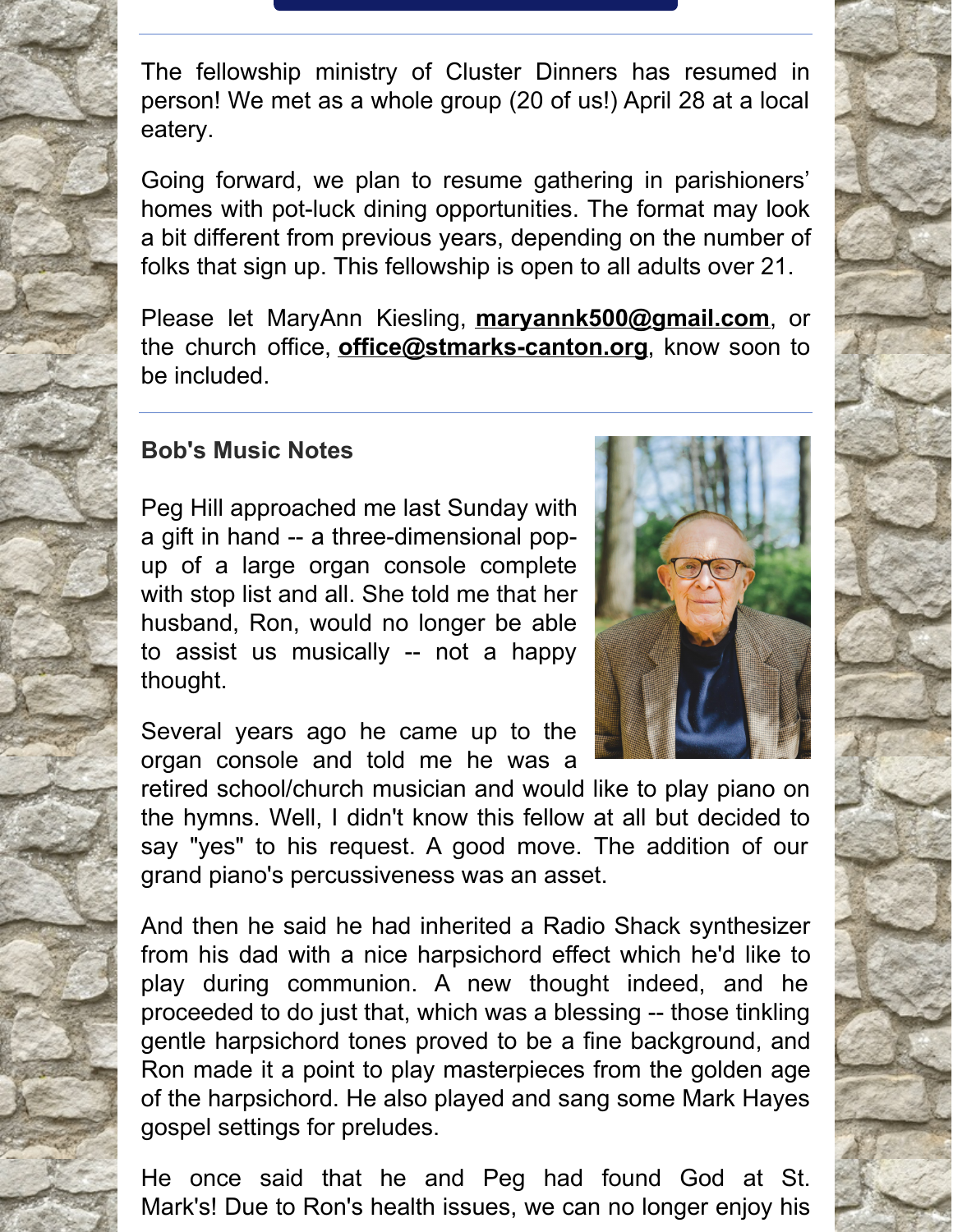talents. But he has graciously given St. Mark's that excellent synthesizer for us to continue using (which Bruce Schutrum did several weeks ago, using two authentic flute sounds).

Ron is not only musically gifted, but a most cheery fellow who radiates joy. When I call him, he says, "Hello, Mr. Bob!" We will miss his talent and his delightful spouse as well, with thanks to God for their dedication.



**May Birthdays** Benjamin Clark Chris Arnold Dave Kiesling, Jan Hudson Jane King Derek Gordon Connor Pelger Justin Crowl

## Prayer Concerns

Paul Welch, Fred Gibbs, Jim Weaver, Jane Schutrum, Ron Hill, Amelia Rowland, Ron Brookes

**Family and Friends**: Jimmy Little (Sue Little's son); Nancy Sauer (friend of Diana Cornell); Lynn McBride (Beth Crowl's father); Bonnie Giammarco & two daughters (Gary's cousin Jerry); Lenny Reich (acquaintance of the Hixons); Kahmario Coleman & Stew Hudson (family friend & husband of Jan Hudson); Aurora (friend of the Gordons); Matt Gagnon (assistant principal at Oakwood Middle School), Theresa & Addelyn (friends of Judy Hixon); Yanette Pysher (Vonda Temelkoff's cousin); Sandy Snyder & Doug Fulton (friend & brother-in-law of the Rands); Lynnda Hoefler (friends of Sue Little); Janet Sheatzley Morgan (Barb Siegfried's sister); Tony Donahue & Beth Conley (friends of Cricket Boyd); Carol Jones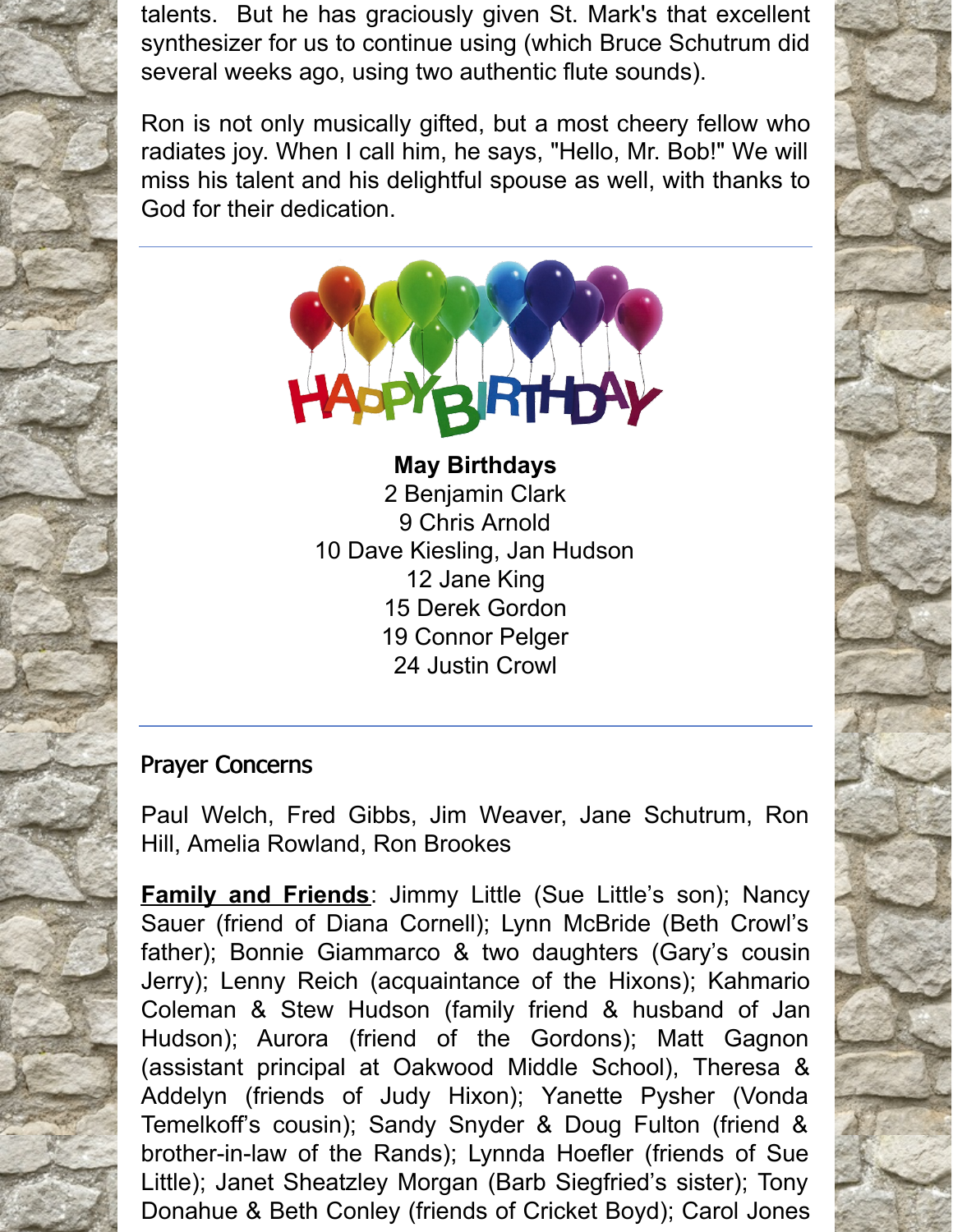(daughter of Buck & BJ Jones); baby Finnigan Savage and Terry L. (friends of Pam McCarthy); Lesley & Holly (friends of Paulette Frech); Marc Hostetler (brother of Susan Hostetler); Baby David (friend of the Schaubs); Bob Patterson (friends of Diana Cornell); Sullivan & Guzman families & Pastor Marilyn Roman (friends of the Mulls); Johnny Willoughby (grandson of the Willoughbys); Jim Mesko (friend of Jim Weaver).

For those who have died.

For those in the armed forces.

# **PRAYER CHAIN:**

*St. Mark's has a group of prayer warriors who pray for the specific needs of those on the prayer chain. If you would like to place yourself or a loved one on the prayer chain, please contact Bobbi Gordon at ggordon24@sbcglobal.net*

*Prayer requests may be placed on the private Prayer Chain or on the Prayer Concerns list appearing in The Lion's Pause and Sunday bulletin or in both places. Please let Bobbi know your preference. Unless otherwise instructed, names will be listed as we receive them. Please update Bobbi or Katie on the status of your friends or family members as to when they may be removed from the prayer lists.*

### **Contact Us:** [Fr.](mailto:rjohnson@stmarks-canton.org) RJ **[Office](mailto:office@stmarks-canton.org)**

**[Wardens](mailto:stmarkscantonwardens@gmail.com)** 



Need to update your directory listing, birthday, or anniversary? Update [here](https://members.instantchurchdirectory.com/).



515 48TH ST. NW CANTON, OH 44709 330.499.2662 | OFFICE@STMARKS-CANTON.ORG WWW.STMARKS-CANTON.ORG

*We seek to unite all people with God and each other in Christ through worship, fellowship, education, and service.*